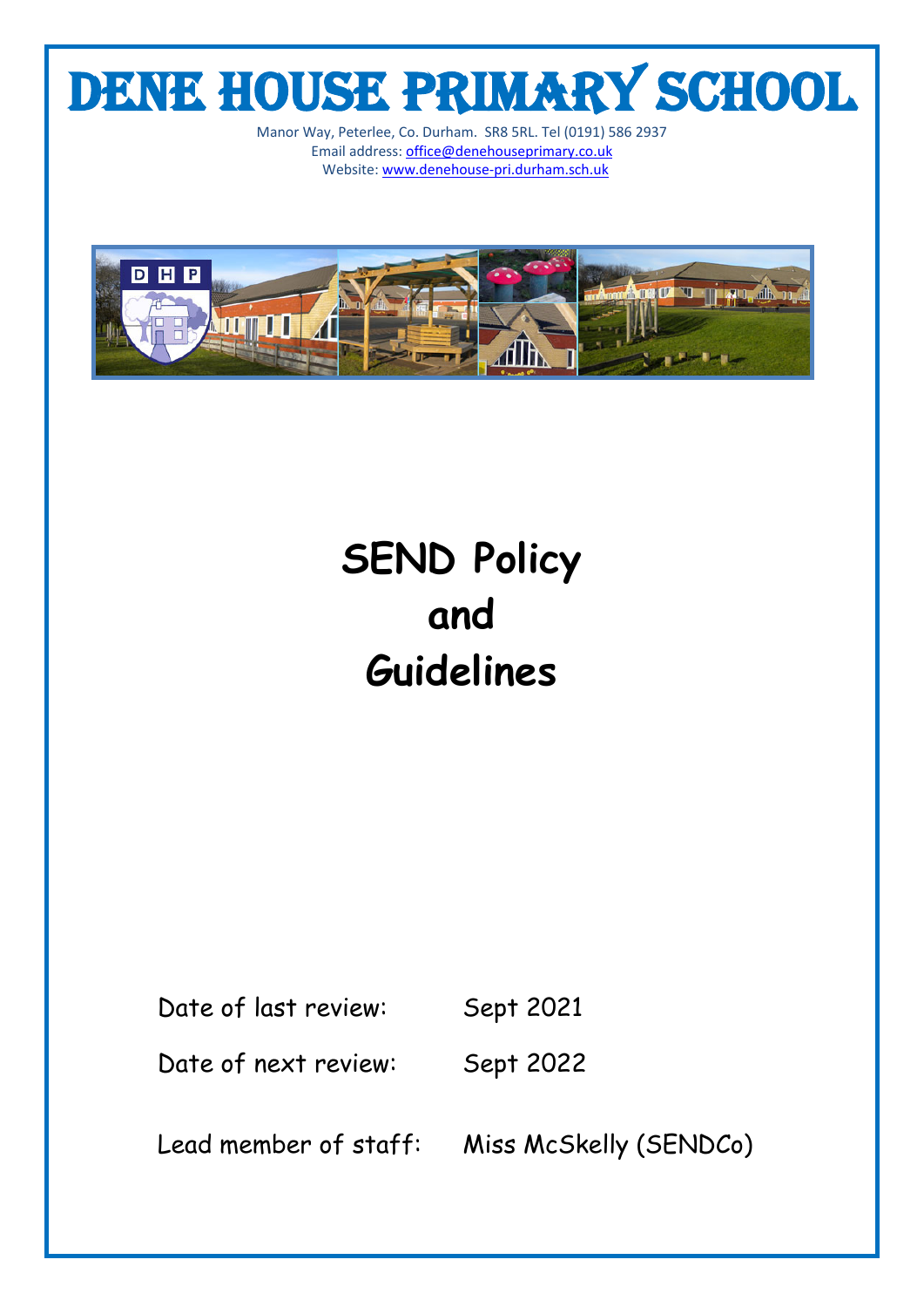## **Dene House Primary School**

### *SEND Policy and Guidelines*

This policy should be read in conjunction with The Code of Practice, The SEND Information Report and the following:

- Equality Objectives
- Accessibility Plan
- Assessment Policy
- Anti-Bullying Policy
- Medical Needs Policy

#### **DEFINITIONS**

Definition of Special Educational Needs and Disability (SEND): For the purposes of this policy we have used the term Special Educational Needs as defined by the Special Educational Needs and Disability Code of Practice: 0-25 implemented in January 2015. A child or young person has SEND if they have a learning difficulty or disability which calls for special educational provision to be made for him or her. (Code of Practice D.F.E. 2015) A child of compulsory school age has a learning difficulty or disability if he or she:

• has a significantly greater difficulty in learning than the majority of pupils of the same age; or

• has a disability which prevents or hinders him or her from making use of facilities of a kind generally provided for others of the same age in mainstream schools.

Special educational provision which meets the needs of children and young people with SEND includes:

• High quality teaching that is differentiated and personalized to meet the individual needs of the majority of children and young people. Some children and young people need educational provision that is additional to or different from this. This is special provision under Section 21 of the Children and Families Act 2014.

#### **RATIONALE**

Dene House Primary School is an inclusive school, catering for a wide range of SEND, including pupils with:

- Communication and interaction needs.
- Cognition and learning needs
- Social, emotional and mental health difficulties
- Sensory or physical needs

Our school welcomes all children and values them as individuals, treating them equally and with respect. We believe that all children have the right to have their own particular needs recognised and addressed in order to achieve success. We believe that all teachers are teachers of children with SEND and it is therefore a whole school responsibility to ensure that these children's needs are addressed. Through staff working together as a team, and in partnership with pupils and their parents, we strive to ensure that the following aims are met.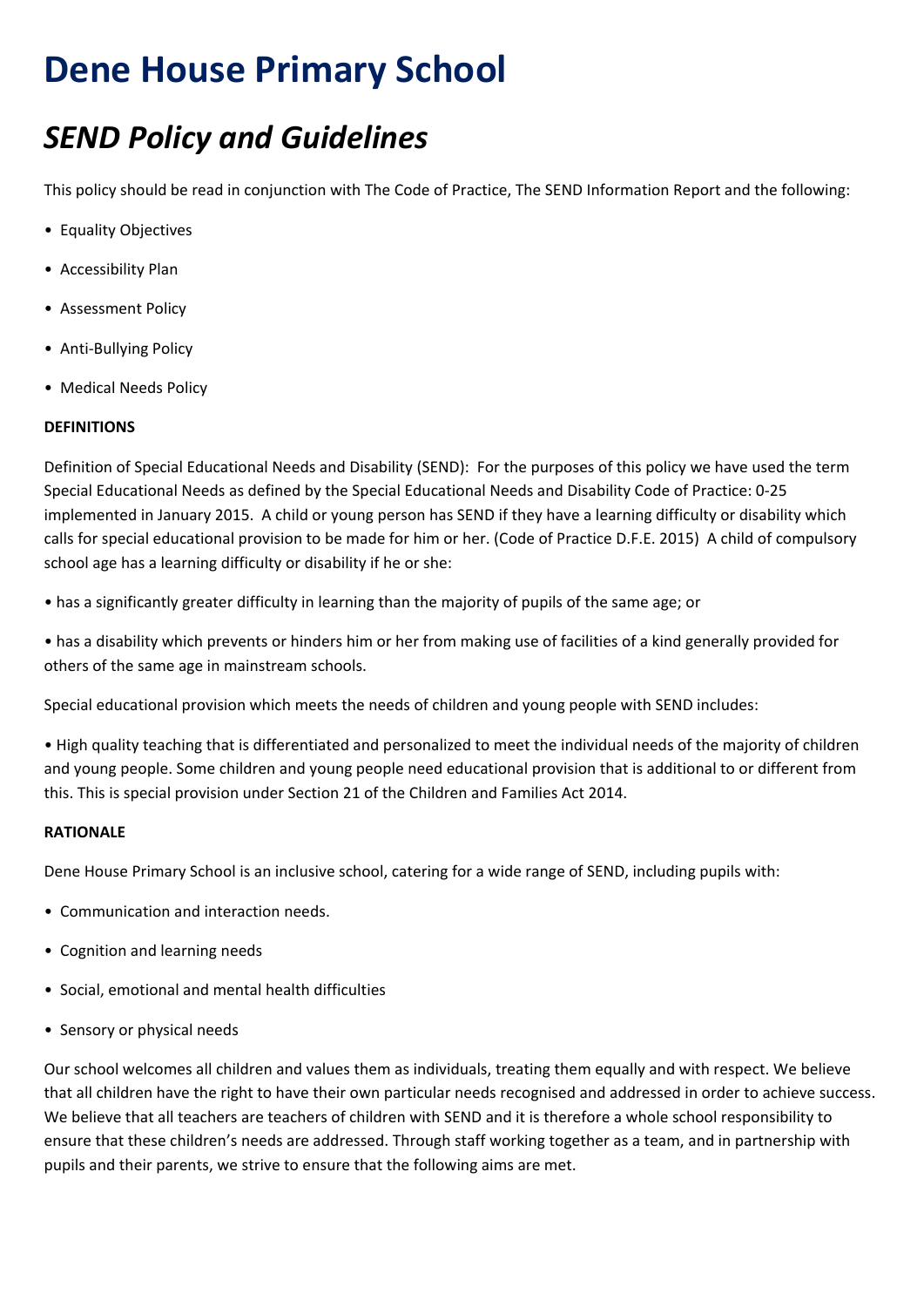We place a great deal of value on the role of the parent/carer. We understand that it can be difficult in some cases for parents to deal with the fact that their child has additional needs and we are particularly sensitive in the early stages when a child is first identified. We aim to reassure parents/carers and clarify issues/information for them throughout the SEND process. We recognise that parents hold key information and have knowledge and experience to contribute to the shared view of their child's needs and the best ways of supporting them. All parents of pupils with Special Educational Needs will be treated as partners and supported to play an active and valued role in their pupil's education. We will always keep parents/carers well informed about their child's special needs and invite them to all review meetings.

#### **AIMS**

- To follow the guidelines set out in the SEND Code of Practice
- To ensure that all pupils have equal access to a broad, balanced curriculum, which is differentiated to meet individual needs and abilities
- To identify children with SEND as early as possible and plan a program of support and intervention to address their needs
- To regularly track the progress of children with SEND through school tracking systems, review meetings, lesson observations and provision maps and support plans
- To provide good quality and regular training for staff in relevant areas of SEND
- To evaluate the impact of staff training and provision/intervention programs
- To develop good relationships with parents/carers to ensure pupils with SEND are supported well both at home and at school
- To ensure that all staff working with SEND children are clear about their roles
- To ensure that the SEND budget is used appropriately to fund high quality resources for children with Special Educational Needs.
- To work effectively with a range of other external agencies
- To make good links with other mainstream primary schools, secondary schools, and special schools.

#### **ROLES AND RESPONSIBILITIES**

Provision for pupils with special educational needs is a matter for the school as a whole.

#### **Governing Body**

The governing body will have the following responsibilities. They will:

- appoint a governor with specific responsibility for SEND (Mrs J Craggs)
- have regard to the SEND Code of Practice and should oversee the implementation of the reform and provide strategic support to the head teacher
- publish information on the school's website about the implementation of the governing body's or the proprietor's policy for pupils with SEND.
- ensure that there is a qualified teacher designated as SENDCO (Miss McSkelly).
- cooperate generally with the local authority including in developing the local offer and when the school is being named in an EHC plan.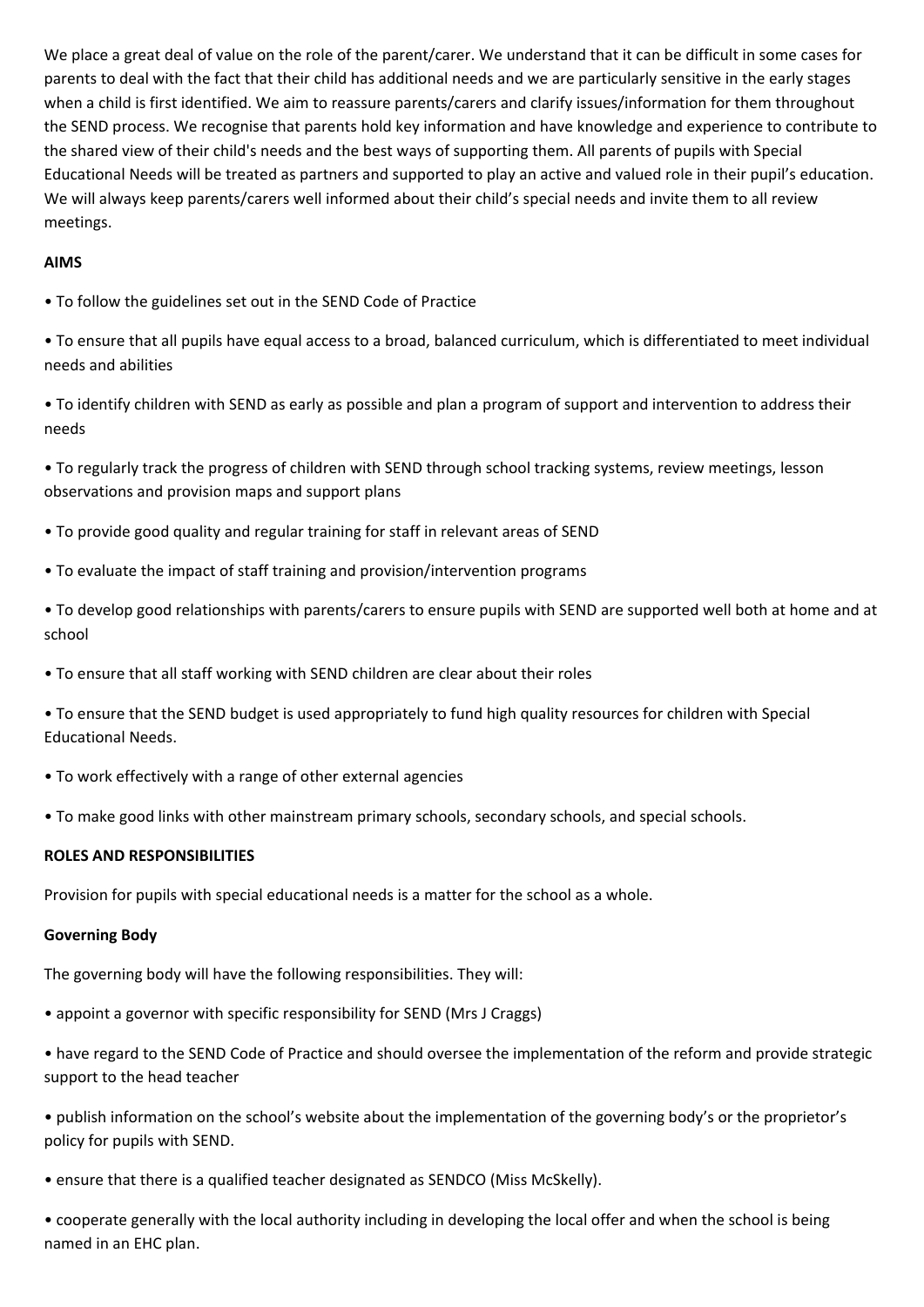• ensure that arrangements are in place in schools to support pupils at school with medical conditions.

• publish information about the arrangements for the admission of disabled children, the steps taken to prevent disabled children being treated less favourably than others, the facilities provided to assist access of disabled children, and their accessibility plans.

• ensure that all governors are aware of the school's SEND provision including the deployment of funding, equipment and personnel.

#### **The Head Teacher**

The head teacher will have the following responsibilities. They will:

- take overall responsibility for implementing the code of practice.
- ensure that the SENDCO has adequate time to carry out duties and is able to influence strategic decisions about SEND.

• ensure the wider school community understands the implications of SEND provision for whole school improvement (from governors to classroom teachers and teaching assistants).

• put in place arrangements to ensure parents are regularly engaged in discussions about the progress of their child (at least three times a year).

• ensure a process is in place for involving parents and young people in reviewing provision and planning for those currently on school support plans and any newly identified pupils with SEND.

• report to the governing body how resources are deployed to meet provision.

#### **The Special Educational Needs Co-ordinator (SENDCO) and SENDCO team**

Dene House Primary School we operate with a SEND Support Team. This is a team of key staff who work together to meet the needs of the most vulnerable children at school. These needs include SEND, behaviour, attendance, safeguarding. Currently this team is the SENDCO (Miss McSkelly) the Inclusion manager (Mrs P Cook) and the Behaviour Manager (Mr D Woods). The role of the SENDCO and SENDCO team includes:

- oversee day-to-day operation of school's SEND policy;
- coordinating provision for children with SEND;
- liaise with designated teacher where a Looked after Child has SEND;

• overseeing SEND support plans and ensuring teachers and support staff work closely with parents/ carers to follow a graduated approach to SEND Support;

- advise on use of delegated budget/ other resources;
- liaise with parents of children with SEND;
- maintain links with other education settings and outside agencies;
- liaise with potential next providers of education;
- work with head and governors on Equality Act; and
- ensure that SEND records are up to date.
- contribute to the in service training of staff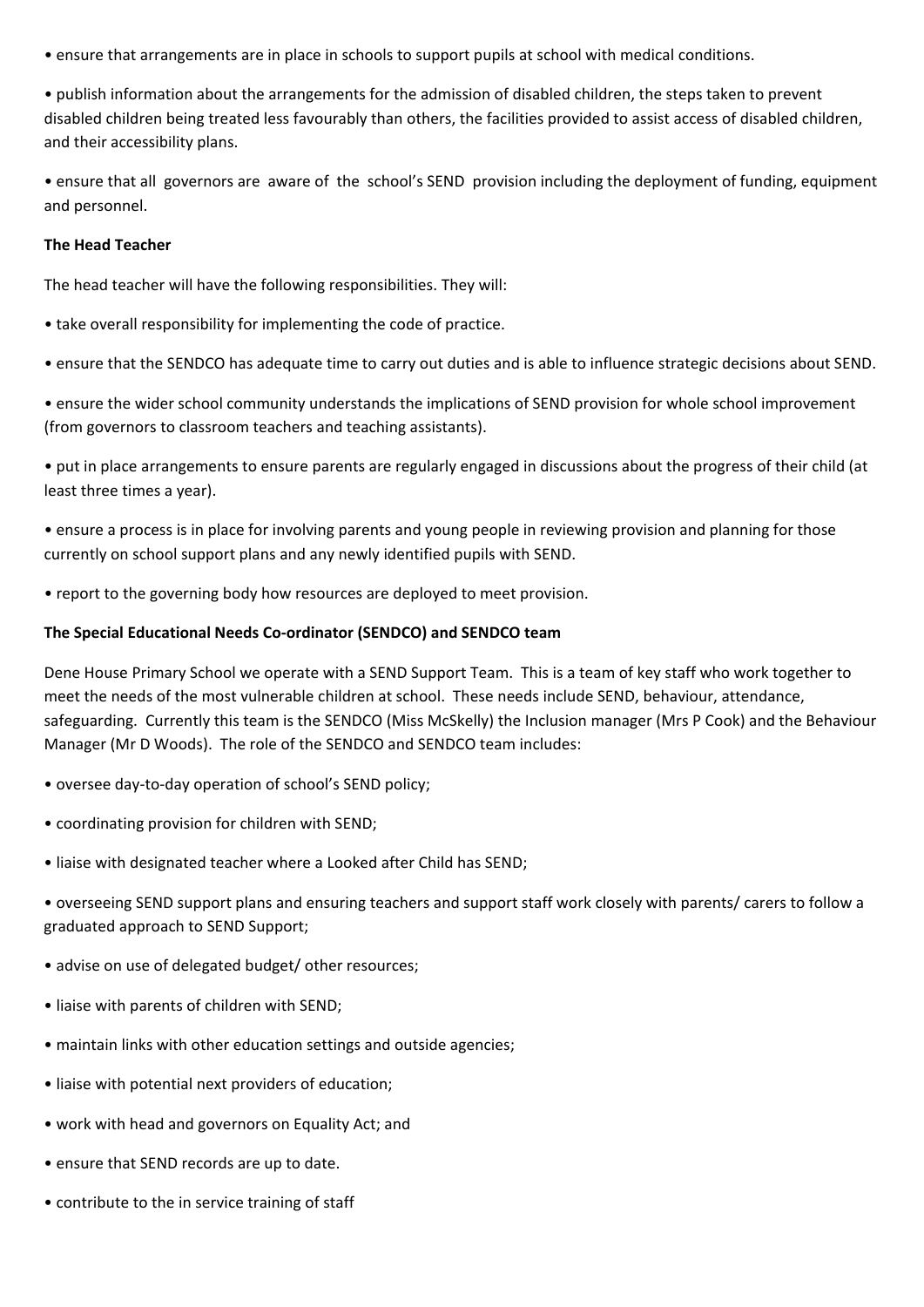#### **Class Teachers**

Class teachers have the following responsibility to:

• provide 'Quality First Teaching' and a graduated approach of assess, plan, do, review.

• focus on outcomes for the child: Be clear about the outcome wanted from any SEND support.

• be responsible for meeting special educational needs: Use the SENDCO strategically to support the quality of teaching, evaluate the quality of support and contribute to school improvement.

• have high aspirations for every pupil: Set clear progress targets for pupils and be clear about how the full range of resources are going to help reach them.

• work in partnership with pupils and parents/carers in planning and reviewing progress, seek their views and provide regular updates on progress.

#### **SEND Support Staff**

Class teachers work with SEND support staff to plan effective provision for pupils with SEND. Effective liaison between support staff and class teachers is essential to ensure planned activities are linked to targets set out in support plans.

• TAs are part of the whole school approach to SEND working in partnership with the class teacher and the SENDCO to deliver pupil progress and to narrow gaps in performance.

• The support they give should be focused on the achievement of specific outcomes within the graduated approach to SEND support agreed with parents in the context of high quality teaching overall.

• TAs can be part of a package of support for the individual child but should never be a substitute for the teacher's involvement with that child.

#### **IDENTIFICATION OF SEND**

Through their discussions, observations, assessments and data analysis the SENDCO, class teachers, key workers and support staff will identify any children who appear to have SEND. Children with SEND may also be identified by outside agencies and organisations. Parents and carers may also inform the SENDCOs or teaching staff of any concerns and possible Special Educational Needs. When a child is identified as having SEND, they will be placed on the SEND register as SEND Support.

#### **SEND Support**

When a class teacher or the SENDCOs identify a child with Special Educational Needs, the class teacher will provide interventions/ provision through 'Quality First Teaching' that are additional to those provided as part of the school's usual differentiated curriculum. The triggers for SEND support are that, despite receiving quality first teaching the child:

• continues to make little or no progress in specific areas over a long period;

- continues working at a standard substantially below that expected of children of a similar age;
- continues to have difficulty in developing literacy and mathematics skills;
- has emotional difficulties which substantially and regularly interfere with the child's own learning or that of the class group;

• has sensory or physical needs, and requires additional specialist equipment or regular advice or visits by a specialist service;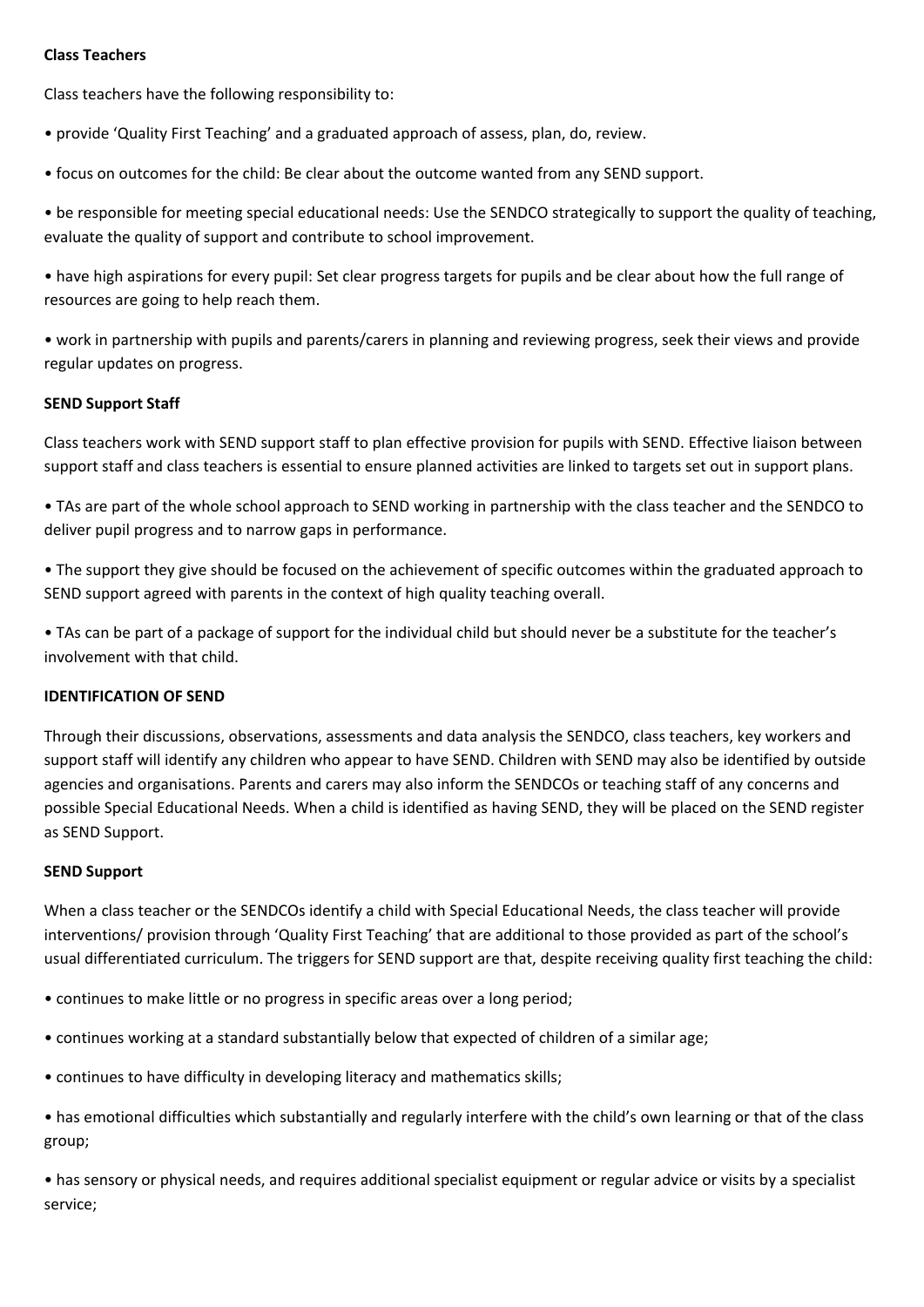• has ongoing communication or interaction difficulties that impede the development of social relationships and cause substantial barriers to learning. If necessary the SENDCO, in partnership with parents and the child, may refer to outside agencies such as Educational Psychology or Specialist Support Teams for additional support.

#### **Referral for Education, Health and Care Assessment**

Where, despite the school having taken relevant and purposeful action to identify, assess and meet the SEND of a child, or the child has not made expected progress the school or parents should consider requesting an Education, Health and Care Assessment. To inform this decision the local authority will expect to see evidence of action taken by the school. These include:

- Records of regular interventions, strategies, reviews and their outcomes
- The pupil's health including the child's medical history where relevant
- Early Learning Goals and National Curriculum levels of attainment in literacy and mathematics
- Educational and other assessments, for example from an advisory specialist support teacher or an educational psychologist
- Views of the parents and of the child
- Involvement of other professionals such as health, social services or education welfare service.
- Costed provision maps

Parents or school are the only partner who can request an Education, Health and Care Assessment.

#### **Education, Health and Care Plan (EHCP)**

An EHCP includes the following and will be reviewed annually:

- The pupil's name, address and date of birth
- Details of all of the pupils special needs, including health needs
- Identification of the special educational provision necessary to meet the pupil Special Educational Needs
- Short term targets for the child to work towards
- Identification of the type and name of the school where the provision is to be made
- Relevant non-educational needs of the child
- Information on non-educational provision

• Reports and views of any other specialist involvement. All children with EHCP will have short-term targets set for them that have been established after consultation with parents, and the child. An EHCP will be reviewed annually and will last until the child is 25, or all targets are met.

#### **Recording**

SEND Records are kept on all children with SEND, detailing steps taken to support them. Record files are kept by the SENDCO.

#### **SEND Register**